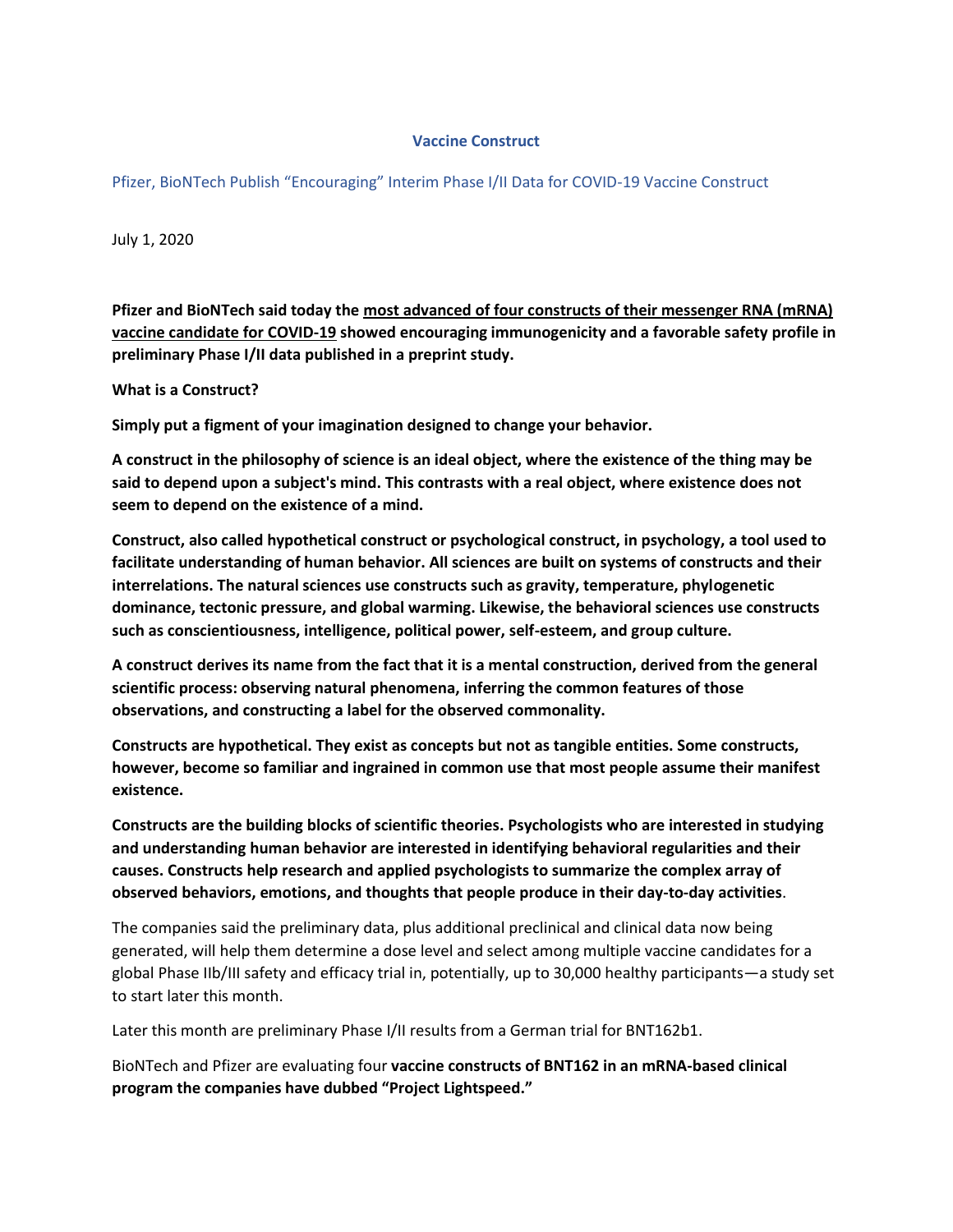**BNT162b1 is the most advanced of the** *four vaccine constructs* **o[f BNT162](https://www.genengnews.com/covid-19-candidates/biontech-pfizer-and-fosun-pharma-bnt162/), one of 19 "[Front Runner](https://www.genengnews.com/category/covid-19-candidates/covid-19-front-runner/)" programs among more than 250 COVID-19 therapeutics included in** *GEN***'s updated "[COVID-19 DRUG](https://www.genengnews.com/covid-19-candidates/covid-19-drug-and-vaccine-tracker/)  [& VACCINE CANDIDATE TRACKER](https://www.genengnews.com/covid-19-candidates/covid-19-drug-and-vaccine-tracker/)."**

BNT162b1 is a lipid nanoparticle-formulated, nucleoside-modified mRNA (modRNA) vaccine candidate that encodes trimerized SARS-CoV-2 spike glycoprotein receptor binding domain (RBD) antigen.

Data in the preprint came from the ongoing U.S. Phase I/II trial [\(NCT04368728\)](https://clinicaltrials.gov/ct2/show/NCT04368728), a randomized, placebocontrolled, observer-blinded study designed to assess the safety, tolerability, and immunogenicity of escalating dose levels of BNT162b1, but of course since it is construct, a figment of your imagination, anything goes!

## *45 healthy adults studied*

The initial part of the trial studied 45 healthy adults ages 18–55.

Because of a strong vaccine booster effect, the highest neutralizing titers were seen seven days after the second dose of 10 µg or 30 µg on day 28 after vaccination, the companies added. Neutralizing geometric mean titers (GMTs) of 168 and 267 were reported. These are just guessing, approximations, hypothesis, derived by AI, not proportion of vaccine recipients who respond in a prescribed manner. [https://academic.oup.com/cid/article/33/Supplement\\_4/S306/301887](https://academic.oup.com/cid/article/33/Supplement_4/S306/301887) 

*"An initial signal"*

"These preliminary data are encouraging in that they provide an initial signal that BNT162b1 targeting.

Pfizer and BioNTech have declined to tap into U.S. government funding: "We believe we can move faster if we don't have to involve a third party," Pfizer CEO Albert Bourla said May 28 at during a [virtual](https://www.ifpma.org/resource-centre/global-biopharma-ceo-top-executives-covid-19-media-briefing-28-may-2020/)  [briefing.](https://www.ifpma.org/resource-centre/global-biopharma-ceo-top-executives-covid-19-media-briefing-28-may-2020/)

Bourla also said: "If things go well, **and the stars are aligned**, we will have enough evidence of safety and efficacy so that we can… **have a vaccine around the end of October.**"

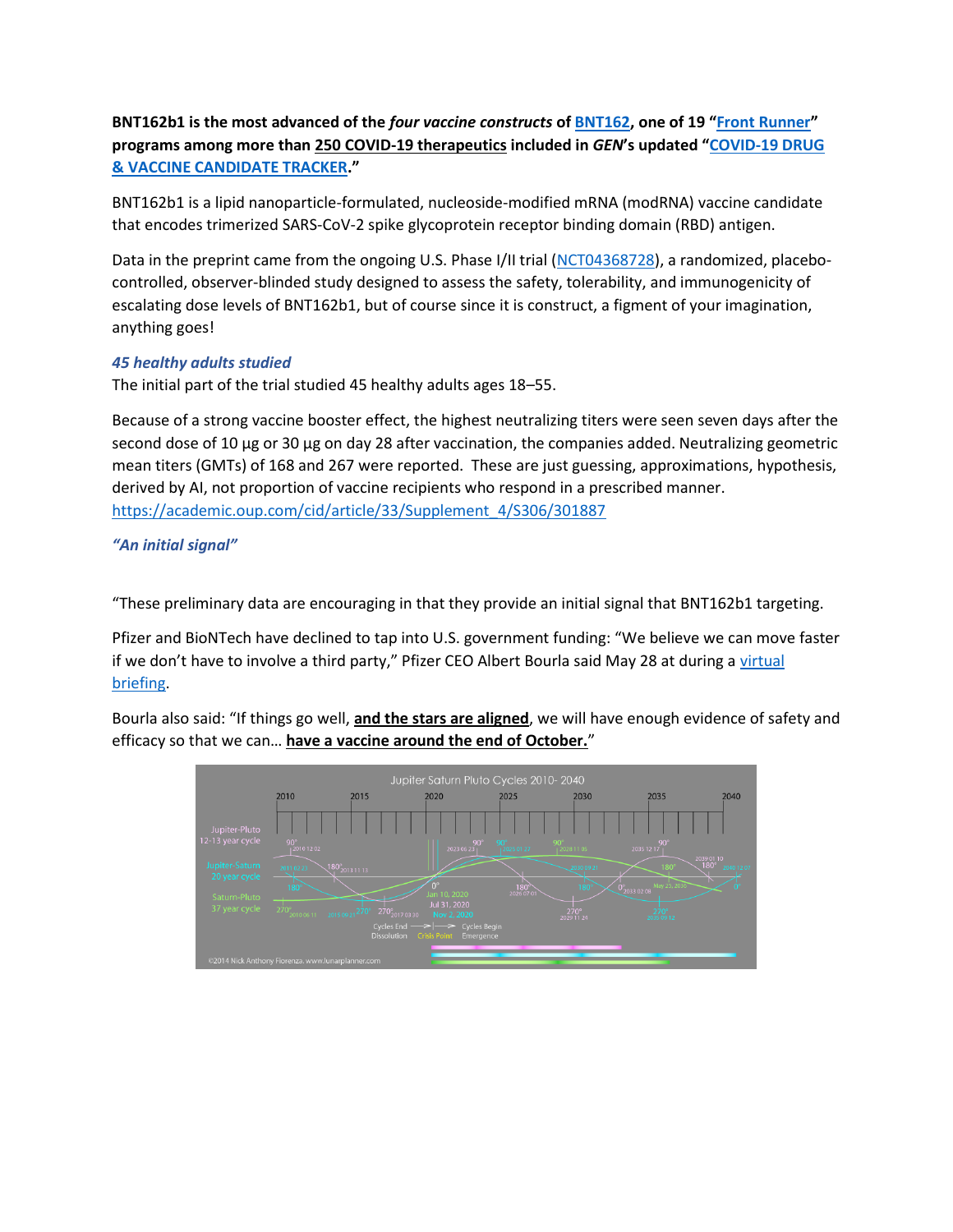

- October 13, 2020 Mars at opposition: the red planet will look at its brightest and best for all of 2020, and the best since 2003.
- October 14 -November 3, 2020 Mercury in retrograde for the third time in 2020.
- The Jupiter-Saturn synod occurs on November 2, 2020, initiating a new 20-year cycle.
- December 21, 2020 A "great conjunction" of Jupiter and Saturn: on the exact date of the winter solstice, the two planets will appear just 0.06<sup>°</sup> apart right after sunset. It's not happened since the year 2000 and won't happen again until 2040.
- These events also occur as the they square Eris, which demarcates the last quarters of the Jupiter-Eris cycle, the Saturn-Eris cycle, and most significantly the Pluto-Eris ~359-year cycle that began in 1757 CE, at the time of the inception of the global financial system. Pluto's geocentric square with Eris occurs from January 2020 through October 2021. We enter the last quarter of the Pluto-Eris cycle in August 2020.

he second tone is set by the Pallas-Jupiter-Pluto synthesis. This tone overlays upon the first tone and begins in late March as Pallas, Mars, Jupiter, and Pluto conjoin. It continues throughout the synchronous retrogrades of Pallas, Jupiter, and Pluto, which extend through November of 2020. This tone accelerates and magnifies changes set in motion during the first tone. It brings emphasis to social justice, matters of social disparity, and impels us to redefine and elevate our social ideals and standards. Mars triggers this event, igniting this event (due to combining elements [æther-fire-fire]), and impelling audacious creative action in leadership (Mars' empowered expression). It can arouse fear of survival issues and behavior (Mars' lesser expression). Pallas impels us to mature from spiteful judgment, one-upmanship, and sidetakeing. Pallas teaches us to participate beyond judgment of this side verses that; beyond victim consciousness. Pallas invites us to honor that we co-create all of life's experience, and that we have been on both sides of the fence at one time or another in our soul's embracing incarnational experience. Pallas asks us to claim the wisdom from our past experience in duality, no matter what it was, and to use that experiential wisdom as a foundation of strength to express from. This is to have a solid Ti Chi stance, equally balanced on the left and right (spleen-liver / feminine-masculine). Pallas asks for artistic expression of our creative intelligence for solution beyond duality's paradox.

• The next tone is due to the Venus retrograde occurring in one of Venus' home signs, sidereal Taurus. This tone begins in late April and continues through July. (The Venus retrograde occurs from May 13 through June 25.) It impels us to redefine our values, what is of true importance. It brings emphasis to all matters of the heart, and it impels us to choose love and compassion over fear, judgment, and alienation. It also brings emphasis to personal and global economics, which is one facet of the social infrastructure, and to any financial changes or issues that may have risen at the start of the Societal